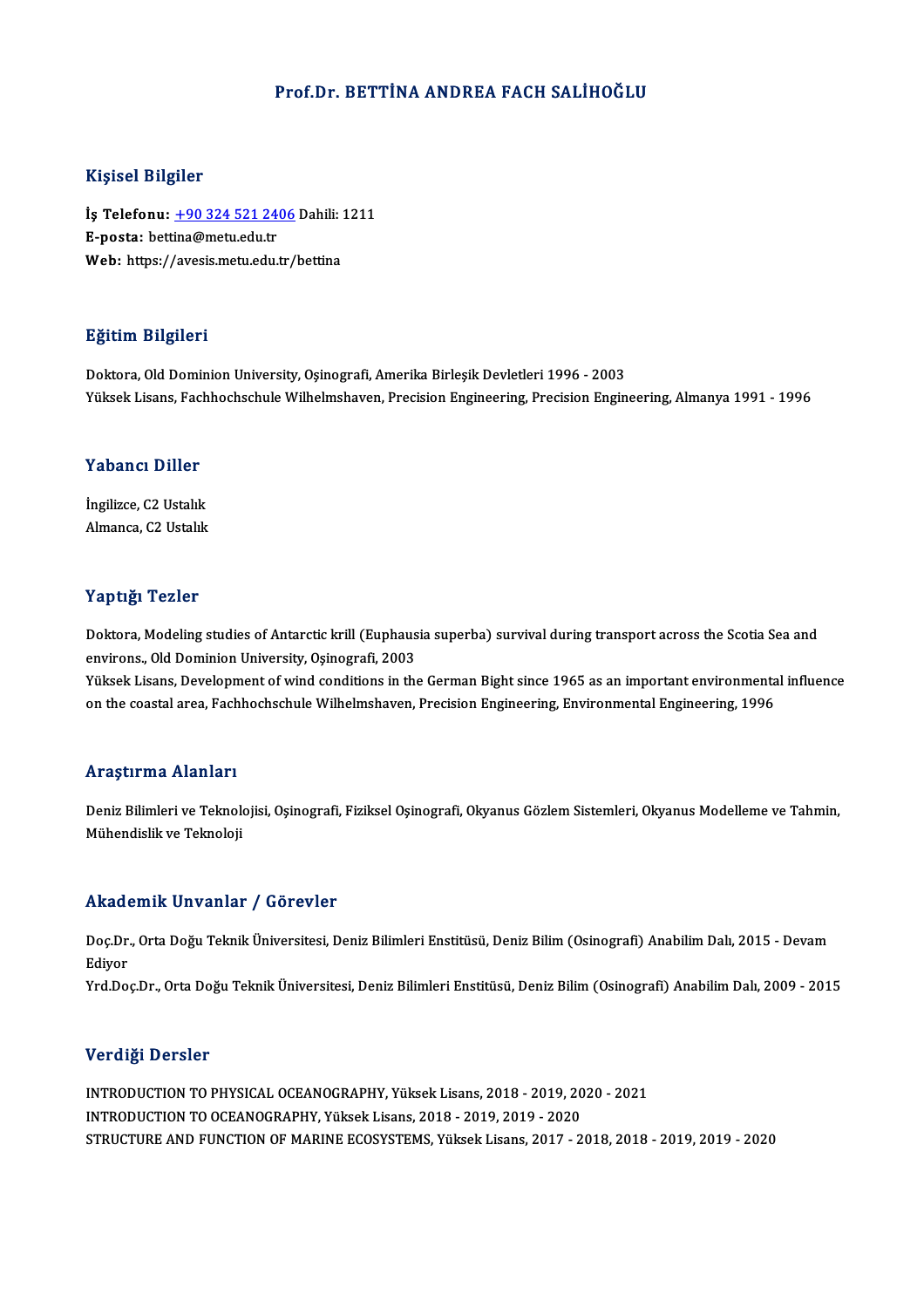### Yönetilen Tezler

Yönetilen Tezler<br>Fach Salihoğlu B.A. , INVESTIGATING THE RELATIVE IMPORTANCE OF MESOSCALE PHYSICAL PROCESSES FOR<br>VERTICAL AND HORIZONTAL TRANSPORT IN THE BLACK SEA WITH THE IMPLEMENTATION OF A HIGH RESOL Y ONCENCH Y CHICI<br>Fach Salihoğlu B. A. , INVESTIGATING THE RELATIVE IMPORTANCE OF MESOSCALE PHYSICAL PROCESSES FOR<br>VERTICAL AND HORIZONTAL TRANSPORT IN THE BLACK SEA WITH THE IMPLEMENTATION OF A HIGH-RESOLUTION VERTICAL AND HORIZONTAL TRANSPORT IN THE BLACK SEA WITH THE IMPLEMENTATION OF A HIGH-RESOLUTION<br>CIRCULATION MODEL , Doktora, E.Sadighrad(Öğrenci), 2019 VERTICAL AND HORIZONTAL TRANSPORT IN THE BLACK SEA WITH THE IMPLEMENTATION OF A HIGH-RESOLUTION<br>CIRCULATION MODEL , Doktora, E.Sadighrad(Öğrenci), 2019<br>Fach Salihoğlu B. A. , INVESTIGATING PELAGIC FISH LARVAL DISPERSAL AND CIRCULATION MODEL , Doktora, E.Sadighrad(Öğrenci), 2019<br>Fach Salihoğlu B. A. , INVESTIGATING PELAGIC FISH LARVAL DISPERSAL AND<br>LAGRANGIAN DRIFTER MODELING., Yüksek Lisans, B.Cağdaş(Öğrenci), 2019<br>SALİHOĞLU B. FACH SALİHOĞL Fach Salihoğlu B. A. , INVESTIGATING PELAGIC FISH LARVAL DISPERSAL AND CONNECTIVITY IN THE BLACK SEA<br>LAGRANGIAN DRIFTER MODELING., Yüksek Lisans, B.Cağdaş(Öğrenci), 2019<br>SALİHOĞLU B., FACH SALİHOĞLU B. A. , Estimating the LAGRANGIAN DRIFTER MODELING., Yüksek Lisans, B.Cağdaş(Öğrenci), 2019<br>SALİHOĞLU B., FACH SALİHOĞLU B. A. , Estimating the effect of krill on the southern ocean ecosystem functioning, SALİHOĞLU B., FACH SALİHOĞLU B. A. , Estimating the effect of krill on the southern ocean ecosystem functioning,<br>Yüksek Lisans, O.KARAKUŞ(Öğrenci), 2018<br>Fach Salihoğlu B. A. , Modeling the impact of climate variability on Yüksek Lisans, O.KARAKUŞ(Öğrenci), 2018<br>Fach Salihoğlu B. A. , Modeling the impact o<br>Doktora, C.Güraslan(Öğrenci), 2016 Fach Salihoğlu B. A. , Modeling the impact of climate variability on anchovy overwintering migration in the Black S<br>Doktora, C.Güraslan(Öğrenci), 2016<br>Fach Salihoğlu B. A. , Seasonal to decadal variability in the physical Fach Salihoğlu B. A. , Seasonal to decadal variability in the physical and biological properties of the Black Sea and<br>Levantine Basin as inferred from satellite remote sensing. , Doktora, A.Akpinar(Öğrenci), 2016 Fach Salihoğlu B.A., Numerical simulations of eutrophication processes in Izmir Bay with a coupled three-dimensional Levantine Basin as inferred from satellite remote sensing. , Doktora,<br>Fach Salihoğlu B. A. , Numerical simulations of eutrophication proces<br>eco-hydrodynamic model. , Yüksek Lisans, O.Yelekci(Öğrenci), 2013<br>Fach Salihoğlu B Fach Salihoğlu B. A. , Numerical simulations of eutrophication processes in Izmir Bay with a coupled three-dimensional<br>eco-hydrodynamic model. , Yüksek Lisans, O.Yelekci(Öğrenci), 2013<br>Fach Salihoğlu B. A. , The impact of eco-hydrodynamic model. , Yüksek<br>Fach Salihoğlu B. A. , The impact of<br>Lisans, C.Guraslan(Öğrenci), 2010<br>Fach Salihoğlu B. A., Physical share Fach Salihoğlu B. A. , The impact of climate variability on the production of Black Sea anchovy: a modeling study<br>Lisans, C.Guraslan(Öğrenci), 2010<br>Fach Salihoğlu B. A. , Physical characteristics of the Black Sea inferred Lisans, C.Guraslan(Öğrenci), 2010<br>Fach Salihoğlu B. A. , Physical characteristics of the Black Sea inferred from Argo profiling data., Yüksek Lisans,<br>A.Akpinar(Öğrenci), 2010

### JüriÜyelikleri

Akademik Kadroya Atama, Akademik Kadroya Atama, Middle East Technical University, Ağustos, 2021 jarr Oyommorr<br>Akademik Kadroya Atama, Akademik Kadroya Atama, Middle East Technical University, Ağustos, 2021<br>Akademik Kadroya Atama, Akademik Kadroya Atama, Middle East Technical University, Temmuz, 2021<br>Akademik Kadroya Akademik Kadroya Atama, Akademik Kadroya Atama, Middle East Technical University, Ağustos, 2021<br>Akademik Kadroya Atama, Akademik Kadroya Atama, Middle East Technical University, Temmuz, 2021<br>Akademik Kadroya Atama, Akademi Akademik Kadroya Atama, Akademik Kadroya Atama, Middle East Technical University, Temmuz, 20<br>Akademik Kadroya Atama, Akademik Kadroya Atama, Middle East Technical University, Haziran, 20.<br>Akademik Kadroya Atama, Akademik K Akademik Kadroya Atama, Akademik Kadroya Atama, Middle East Technical University, Ocak, 2020<br>Tasarladığı Dersler

Fach SalihoğluB.A. ,Structure and FunctionofMarineEcosystems,YüksekLisans,2009 -2010

### SCI, SSCI ve AHCI İndekslerine Giren Dergilerde Yayınlanan Makaleler

I. Mesoscale eddies in the Black Sea: Characteristics and kinematic properties in a high-resolution ocean ve annu<br>Mesoscale ed<br>ocean model<br>Sedisbred E. E Mesoscale eddies in the Black Sea: Characteristics and kinematic p<br>ocean model<br>Sadighrad E., Fach Salihoğlu B.A. , Arkin S.S. , Salihoğlu B., Hüsrevoğlu Y.S.<br>Journal of Marine Systems, silt 222, 2021 (SSL İndekslarine Gire

ocean model<br>Sadighrad E., Fach Salihoğlu B. A. , Arkin S. S. , Salihoğlu B., Hüsrevoğlu Y.<br>Journal of Marine Systems, cilt.223, 2021 (SCI İndekslerine Giren Dergi)<br>Assessing the impest of putrient loads en eutrephisetion i Journal of Marine Systems, cilt.223, 2021 (SCI Indekslerine Giren Dergi)

II. Assessing the impact of nutrient loads on eutrophication in a semi-enclosed bay combining observations and coupled hydrodynamic-ecosystem modelling Assessing the impact of nutrient loads on eutrophication in a semi-enclosed bay combining<br>observations and coupled hydrodynamic-ecosystem modelling<br>Yelekci Ö., Ibello V., Fach Salihoğlu B. A. , Küçüksezgin F., Yumruktepe C observations and coupled hydrodynamic-ecosystem modelling<br>Yelekci Ö., Ibello V., Fach Salihoğlu B. A. , Küçüksezgin F., Yumruktepe C. V. , Sayin E., Salihoğlu<br>Mediterranean Marine Science, cilt.22, sa.3, ss.677-696, 2021 ( Mediterranean Marine Science, cilt.22, sa.3, ss.677-696, 2021 (SCI İndekslerine Giren Dergi)

## III. Water Mass Variability and Levantine Intermediate Water Formation in the Eastern Mediterranean<br>Between 2015 and 2017

Fach Salihoğlu B.A., Örek H., Yilmaz E., Tezcan D., Salihoglu I., Salihoğlu B., Latif M.A. JOURNAL OF GEOPHYSICAL RESEARCH-OCEANS, cilt.126, sa.2, 2021 (SCI İndekslerine Giren Dergi) Fach Salihoğlu B. A. , Örek H., Yilmaz E., Tezcan D., Salihoglu I., Salihoğlu B., Latif M. A.<br>JOURNAL OF GEOPHYSICAL RESEARCH-OCEANS, cilt.126, sa.2, 2021 (SCI İndekslerine Giren Dergi)<br>IV. Assessing the impact of nutrient

observations and coupled hydrodynamic-ecosystem modelling<br>Yelekci O., IBELLO V., FACH SALİHOĞLU B. A. , KÜÇÜKSEZGİN F., Yumruktepe C., SAYIN E., SALİHOĞLU B., TUĞRUL Assessing the impact of nutrient loads on eutrophication in the semi-enclosed Izmir Bay combining<br>observations and coupled hydrodynamic-ecosystem modelling<br>Yelekci O., IBELLO V., FACH SALİHOĞLU B. A. , KÜÇÜKSEZGİN F., Yumr ol<br>Ye<br>M

S.<br>MEDITERRANEAN MARINE SCIENCE, cilt.22, sa.3, ss.677-696, 2021 (SCI İndekslerine Giren Dergi)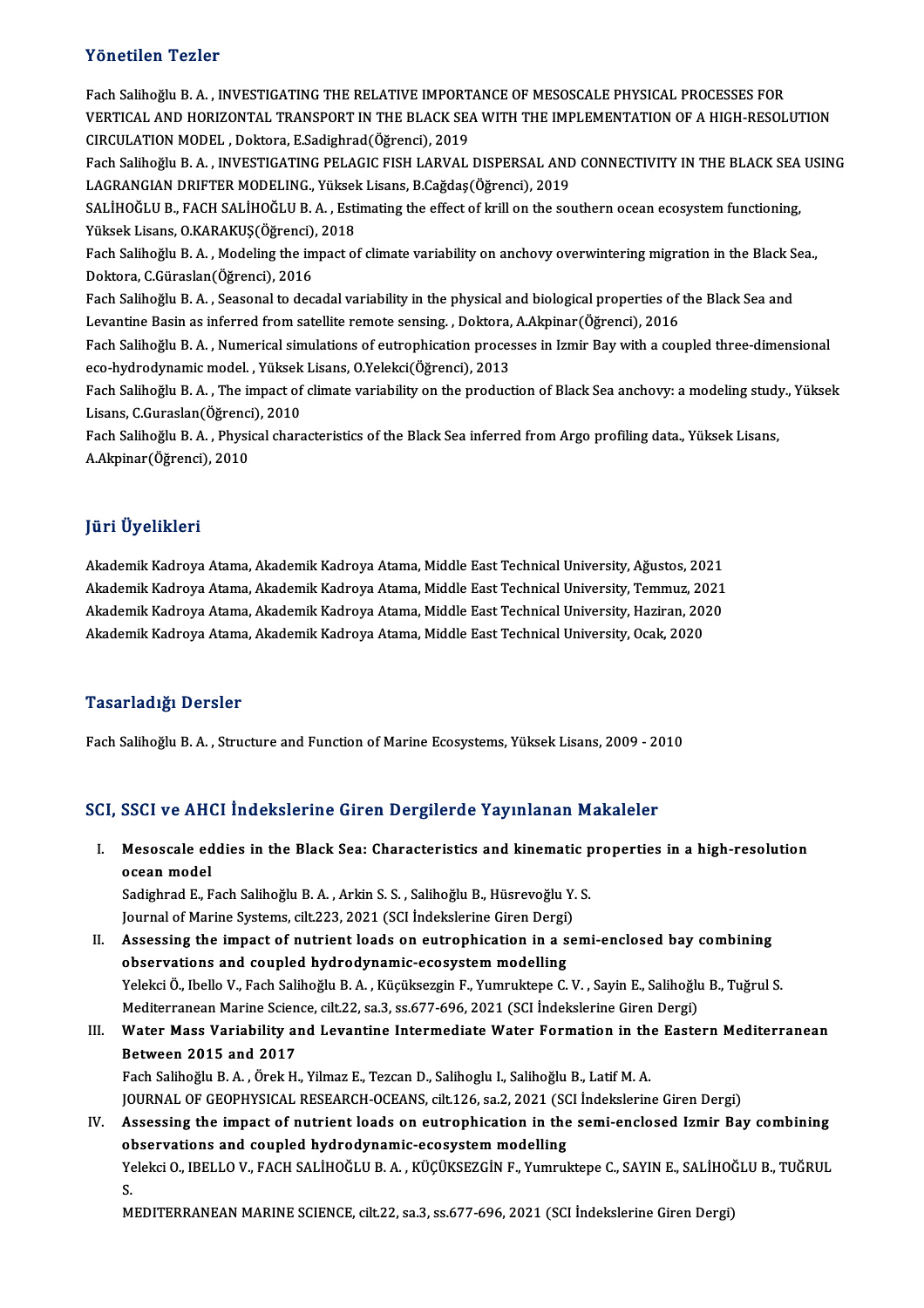V. Observing the subsurface thermal signature of the Black Sea cold intermediate layer with Argo Observing the s<br>profiling floats Observing the subsurface the<br>profiling floats<br>AKPINAR A., Fach B.A. , OĞUZ T.<br>DEEP SEA PESEARCH PART LOC

profiling floats<br>AKPINAR A., Fach B. A. , OĞUZ T.<br>DEEP-SEA RESEARCH PART I-OCEANOGRAPHIC RESEARCH PAPERS, cilt.124, ss.140-152, 2017 (SCI İndekslerine<br>Giren Dergi) AKPINAR A., 1<br>DEEP-SEA RE<br>Giren Dergi)<br>Understand DEEP-SEA RESEARCH PART I-OCEANOGRAPHIC RESEARCH PAPERS, cilt.124, ss.140-152, 2017 (SCI İndekslerine<br>Giren Dergi)<br>VI. Understanding the Impact of Environmental Variability on Anchovy Overwintering Migration in the<br>Plack Se

- Giren Dergi)<br>Understanding the Impact of Environmental Variability<br>Black Sea and its Implications for the Fishing Industry<br>Güraslan G. Fash B.A., Oğuz T Black Sea and its Implications for the Fishing Industry Güraslan C., Fach B. A., Oğuz T. FRONTIERS IN MARINE SCIENCE, cilt.4, 2017 (SCI İndekslerine Giren Dergi) Güraslan C., Fach B. A. , Oğuz T.<br>FRONTIERS IN MARINE SCIENCE, cilt.4, 2017 (SCI İndekslerine Giren Dergi)<br>VII. Byolution of Future Black Sea Fish Stocks under Changing Environmental and Climatic Conditions<br>Seliberly B. Ar
- FRONTIERS IN MARINE SCIENCE, cilt.4, 2017<br>**Evolution of Future Black Sea Fish Stoc**<br>Salihoglu B., Arkin Ş. S. , Akoğlu E., Fach B. A.<br>EPONTIERS IN MARINE SCIENCE, cilt.4, 2017 Evolution of Future Black Sea Fish Stocks under Changing Environr<br>Salihoglu B., Arkin Ş. S. , Akoğlu E., Fach B. A.<br>FRONTIERS IN MARINE SCIENCE, cilt.4, 2017 (SCI İndekslerine Giren Dergi)<br>Petential imnasts of slimate shan Salihoglu B., Arkin Ş. S. , Akoğlu E., Fach B. A.<br>FRONTIERS IN MARINE SCIENCE, cilt.4, 2017 (SCI İndekslerine Giren Dergi)<br>VIII. Potential impacts of climate change on the primary production of regional seas: A comparative
- analysis of five European seas Potential impacts of climate change on the primary production of regional seas: A comparative<br>analysis of five European seas<br>Holt J., Schrum C., Cannaby H., Daewel U., Allen I., Artioli Y., Bopp L., Butenschon M., Fach B.

analysis of five European seas<br>Holt J., Schrum C., Cannaby H., Daewel U., Allen I., Artioli Y., Bopp L., Butenschon M., Fach<br>PROGRESS IN OCEANOGRAPHY, cilt.140, ss.91-115, 2016 (SCI İndekslerine Giren Dergi)<br>Climatia contr Holt J., Schrum C., Cannaby H., Daewel U., Allen I., Artioli Y., Bopp L., Butenschon M., Fach B. A. , Harle J., et al.<br>PROGRESS IN OCEANOGRAPHY, cilt.140, ss.91-115, 2016 (SCI Indekslerine Giren Dergi)<br>IX. Climatic control

- PROGRESS IN OCEANOGRAPHY, cilt.140, ss.91-115, 2016 (SCI Indekslerine Giren Dergi)<br>IX. Climatic controls on biophysical interactions in the Black Sea under present day conditions and a<br>potential future (A1B) climate scenar Cannaby H., Fach B. A., Arkin S. S., Salihoglu B. potential future (A1B) climate scenario<br>Cannaby H., Fach B. A. , Arkin S. S. , Salihoglu B.<br>JOURNAL OF MARINE SYSTEMS, cilt.141, ss.149-166, 2015 (SCI İndekslerine Giren Dergi)<br>Modeling the impact of elimete veniebility on
- X. Modeling the impact of climate variability on Black Sea anchovy recruitment and production JOURNAL OF MARINE SYSTEMS<br>Modeling the impact of clim<br>Güraslan C., Fach B. A. , Oğuz T.<br>FISUEPLES OCEANOCRAPUV. Sİ Modeling the impact of climate variability on Black Sea anchovy recruitmen<br>Güraslan C., Fach B. A. , Oğuz T.<br>FISHERIES OCEANOGRAPHY, cilt.23, ss.436-457, 2014 (SCI İndekslerine Giren Dergi)<br>Biomass shangas and tranhis ampl Güraslan C., Fach B. A. , Oğuz T.<br>FISHERIES OCEANOGRAPHY, cilt.23, ss.436-457, 2014 (SCI İndekslerine Giren Dergi)<br>XI. Biomass changes and trophic amplification of plankton in a warmer ocean<br>Chust C. Allen J. J. Bonn J. Sc
- FISHERIES OCEANOGRAPHY, cilt.23, ss.436-457, 2014 (SCI İndekslerine Giren Dergi)<br>Biomass changes and trophic amplification of plankton in a warmer ocean<br>Chust G., Allen J. I. , Bopp L., Schrum C., Holt J., Tsiaras K., Zava XI. Biomass changes and trophic amplification of plankton in a warmer ocean<br>Chust G., Allen J. I. , Bopp L., Schrum C., Holt J., Tsiaras K., Zavatarelli M., Chifflet M., Cannaby H., Dad<br>GLOBAL CHANGE BIOLOGY, cilt.20, ss.2 Chust G., Allen J. I. , Bopp L., Schrum C., Holt J., Tsiaras K., Zavatarelli M., Chifflet M., Cannaby H., Dad<br>GLOBAL CHANGE BIOLOGY, cilt.20, ss.2124-2139, 2014 (SCI İndekslerine Giren Dergi)<br>XII. FOOD WEB STRUCTURE IN THE
- UNDERSTANDING THE ROLE OF THE OCEAN ACIDIFICATION AS IMPORTANT DRIVER OF CHANGE IN BIOLOGICAL SYSTEMS UNDERSTANDING THE ROLE OF THE OCEAN ACIDIFICATION AS IMPORTANT DRIVER OF C.<br>BIOLOGICAL SYSTEMS<br>Zervoudaki S., Orek H., Krasakopoulou E., Assimakopoulou G., Fach -Salihoglu B. A. , Papathanassiou E.<br>JOUPMAL OF ENVIRONMENTAL

JOURNAL OF ENVIRONMENTAL PROTECTION AND ECOLOGY, cilt.15, ss.1641-1649, 2014 (SCI İndekslerine Giren<br>Dergi) Zervou<br>JOURN<br>Dergi)<br>Model JOURNAL OF ENVIRONMENTAL PROTECTION AND ECOLOGY, cilt.15, ss.1641-1649, 2014 (SCI Indekslerine Giren<br>Dergi)<br>XIII. Modeling the influence of hydrodynamic processes on anchovy distribution and connectivity in the<br>hlack see K

Dergi)<br>Modeling the influence of hydrodynamic processes on anchovy distribution and connectiv<br>black sea Karadeniz'deki hamsi dağılımı ve bölgeler arası bağlantısı üzerine hidrodinamik<br>preseselerin etkisinin modellenmesi Modeling the influence of hydrodyr<br>black sea Karadeniz'deki hamsi dağ<br>proseslerin etkisinin modellenmesi<br>Feeb B.A black sea<br>prosesle:<br>Fach B.A.<br>Turkish Io

Fach B. A.<br>Turkish Journal of Fisheries and Aquatic Sciences, cilt.14, ss.353-365, 2014 (SCI İndekslerine Giren Dergi)

- Fach B. A.<br>Turkish Journal of Fisheries and Aquatic Sciences, cilt.14, ss.353-365, 2014 (SCI İndekslerine Girenty Islands<br>XIV. Testing early life connectivity supplying a marine fishery around the Falkland Islands Turkish Journal of Fisheries and Aquatic Sciences, ci<br>Testing early life connectivity supplying a mai<br>Ashford J. R. , Fach B. A. , Arkhipkin A. I. , Jones C. M.<br>FISUEDIES PESEARCH cit 121 ss 144 152 2012 (S Testing early life connectivity supplying a marine fishery around the F<br>Ashford J. R. , Fach B. A. , Arkhipkin A. I. , Jones C. M.<br>FISHERIES RESEARCH, cilt.121, ss.144-152, 2012 (SCI İndekslerine Giren Dergi)<br>Control mecha Ashford J. R., Fach B. A., Arkhipkin A. I., Jones C. M.<br>FISHERIES RESEARCH, cilt.121, ss.144-152, 2012 (SCI Indekslerine Giren Dergi)<br>XV. Control mechanisms on the ctenophore Mnemiopsis population dynamics: A modeling stud
- FISHERIES RESEARCH, cilt.121,<br>Control mechanisms on the<br>Salihoglu B., Fach B.A., Oğuz T.<br>JOUPNAL OF MARINE SYSTEMS Control mechanisms on the ctenophore Mnemiopsis population dynamics: A<br>Salihoglu B., Fach B. A. , Oğuz T.<br>JOURNAL OF MARINE SYSTEMS, cilt.87, ss.55-65, 2011 (SCI İndekslerine Giren Dergi)<br>Testing early life connectivity us Salihoglu B., Fach B. A. , Oğuz T.<br>JOURNAL OF MARINE SYSTEMS, cilt.87, ss.55-65, 2011 (SCI Indekslerine Giren Dergi)<br>XVI. Testing early life connectivity using otolith chemistry and particle-tracking simulations JOURNAL OF MARINE SYSTEMS, cilt.87, ss.55-65, 2011 (SCI İndekslerine Giren Dergi)
- CANADIAN JOURNAL OF FISHERIES AND AQUATIC SCIENCES, cilt.67, ss.1303-1315, 2010 (SCI İndekslerine Giren<br>Dergi) Ashford J., La Mesa M., Fach B. A., Jones C., Everson I. CANADIAN JOURNAL OF FISHERIES AND AQUATIC SCIENCES, cilt.67, ss.1303-1315, 2010 (SCI Indekslerii<br>Dergi)<br>XVII. Seasonal variation in body composition, metabolic activity, feeding, and growth of adult krill
- Dergi)<br>Seasonal variation in body composition<br>Euphausia superba in the Lazarev Sea<br>Mover B. Auergynkl J. Siagel V. Spekia S. E Seasonal variation in body composition, metabolic activity, feeding, and growth of adul<br>Euphausia superba in the Lazarev Sea<br>Meyer B., Auerswald L., Siegel V., Spahic S., Pape C., Fach B. A. , Teschke M., Lopata A. L. , Fu

Euphausia superba in the Lazarev Sea<br>Meyer B., Auerswald L., Siegel V., Spahic S., Pape C., Fach B. A. , Teschke M., Lopata A. L. , Fuentes V.<br>MARINE ECOLOGY PROGRESS SERIES, cilt.398, ss.1-18, 2010 (SCI İndekslerine Giren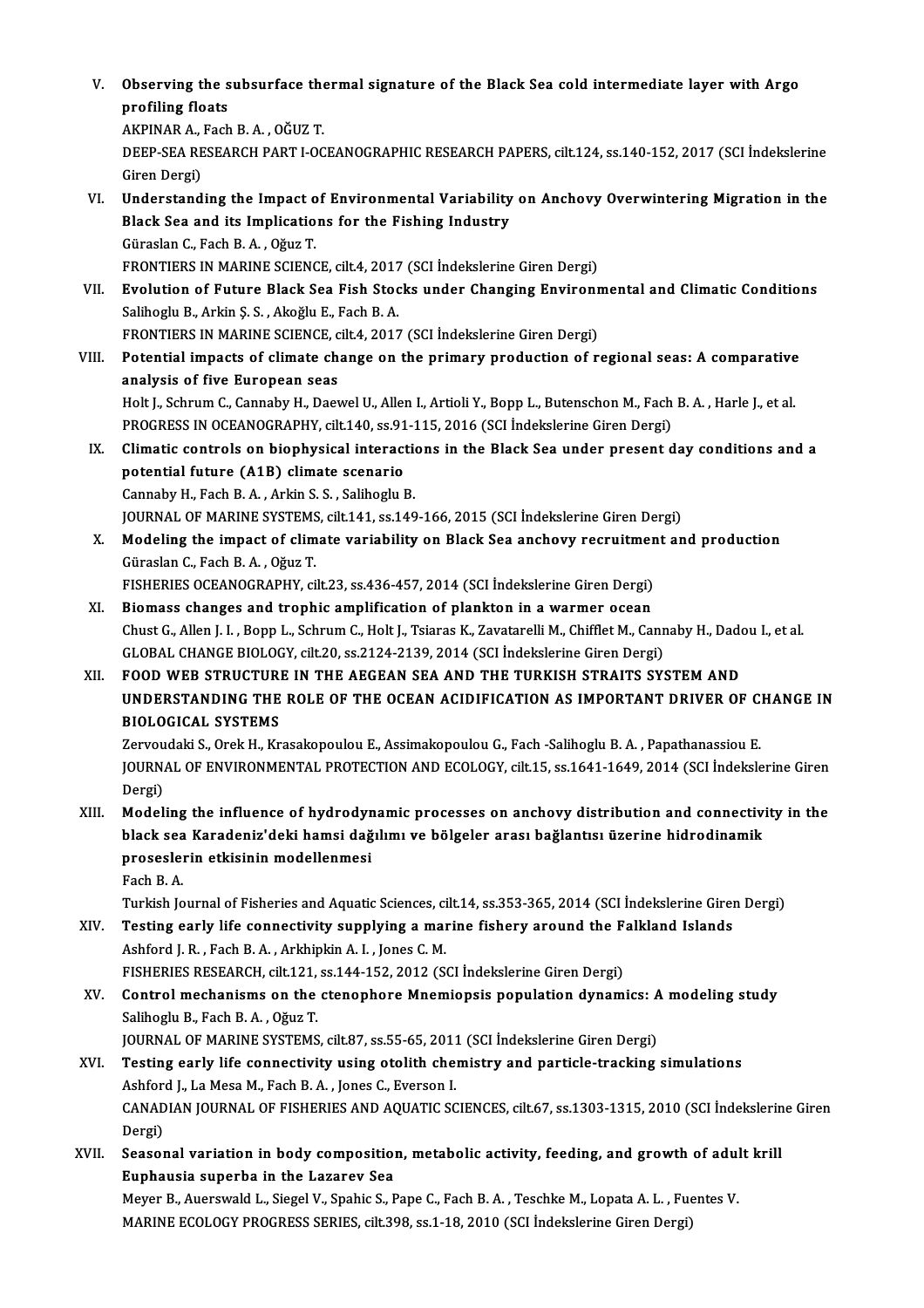XVIII. Invasion dynamics of the alien ctenophore Mnemiopsis leidyi and its impact on anchovy collapse in Invasion dyna<br>the Black Sea<br>Oğuz T. Fach B Invasion dynamics of the ali<br>the Black Sea<br>Oğuz T., Fach B.A. , Salihoğlu B.<br>JOUPNAL OF BLANKTON BESEA the Black Sea<br>Oğuz T., Fach B. A. , Salihoğlu B.<br>JOURNAL OF PLANKTON RESEARCH, cilt.30, ss.1385-1397, 2008 (SCI İndekslerine Giren Dergi)<br>Pieshemiselly based modeling study of Antanstie krill Eupheusia sunarba speuth and Oğuz T., Fach B. A. , Salihoğlu B.<br>JOURNAL OF PLANKTON RESEARCH, cilt.30, ss.1385-1397, 2008 (SCI İndekslerine Giren Dergi)<br>XIX. Biochemically based modeling study of Antarctic krill Euphausia superba growth and develo FOURNAL OF PLANKTON RESEARCH, cilt.30, ss.1385<br>Biochemically based modeling study of Antard<br>Fach B. A. , Meyer B., Wolf-Gladrow D., Bathmann U.<br>MARINE ECOLOCY PROCRESS SERIES, cilt.260, ss.14 Biochemically based modeling study of Antarctic krill Euphausia superba growth and<br>Fach B. A. , Meyer B., Wolf-Gladrow D., Bathmann U.<br>MARINE ECOLOGY PROGRESS SERIES, cilt.360, ss.147-161, 2008 (SCI İndekslerine Giren Derg Fach B. A. , Meyer B., Wolf-Gladrow D., Bathmann U.<br>MARINE ECOLOGY PROGRESS SERIES, cilt.360, ss.147-161, 2008 (SCI İndekslerine Giren Dergi)<br>XX. A coupled plankton-anchovy population dynamics model assessing nonlinear con MARINE ECOLOGY PROGRESS SERIES, cilt.360, ss.147-161, 2008 (SCI Indekslerine Giren Dergi) A coupled plankton-anchovy population dynamics model assessing nonlinear contro<br>and gelatinous biomass in the Black Sea<br>OĞUZ T.. SAL A coupled plankton-anchovy p<br>and gelatinous biomass in the<br>OĞUZ T., SALİHOĞLU B., Fach B. A.<br>MARINE ECOLOCY PROCRESS SER and gelatinous biomass in the Black Sea<br>OĞUZ T., SALİHOĞLU B., Fach B. A.<br>MARINE ECOLOGY PROGRESS SERIES, cilt.369, ss.229-256, 2008 (SCI İndekslerine Giren Dergi)<br>Transport of Antaratia krill (Euphausia superba) asrass th XXI. Transport of Antarctic krill (Euphausia superba) across the Scotia Sea. Part II. Krill growth and<br>survival MARINE<br>Transpo<br>survival<br>Each B A Transport of Antarctic krill (Eupha<br>survival<br>Fach B.A., Hofmann E.E., Murphy E.J.<br>DEEP SEA PESEARCH BART LOCEANOC DEEP-SEA RESEARCH PART I-OCEANOGRAPHIC RESEARCH PAPERS, cilt.53, sa.6, ss.1011-1043, 2006 (SCI Indekslerine Giren Dergi) Fach B. A. , Hofmann E. E. ,<br>DEEP-SEA RESEARCH PAR<br>İndekslerine Giren Dergi)<br>Transport of Antonstic DEEP-SEA RESEARCH PART I-OCEANOGRAPHIC RESEARCH PAPERS, cilt.53, sa.6, ss.1011-1043, 2006 (SCI<br>Indekslerine Giren Dergi)<br>XXII. Transport of Antarctic krill (Euphausia superba) across the Scotia Sea. Part I: Circulation and Indekslerine Giren Dergi)<br>Transport of Antarctic krill (<br>particle tracking simulations<br>Feeb B.A. Klingk LM **Transport of Antarc<br>particle tracking sin<br>Fach B.A., Klinck J. M.<br>DEED SEA DESEADCU** particle tracking simulations<br>Fach B. A. , Klinck J. M.<br>DEEP-SEA RESEARCH PART I-OCEANOGRAPHIC RESEARCH PAPERS, cilt.53, sa.6, ss.987-1010, 2006 (SCI<br>Indekslerine Cirer Dergi) Fach B. A. , Klinck J. M.<br>DEEP-SEA RESEARCH PAR<br>İndekslerine Giren Dergi)<br>Medeling studies of ant DEEP-SEA RESEARCH PART I-OCEANOGRAPHIC RESEARCH PAPERS, cilt.53, sa.6, ss.987-1010, 2006 (SCI<br>İndekslerine Giren Dergi)<br>XXIII. Modeling studies of antarctic krill Euphausia superba survival during transport across the Scot İndekslerine Giren Dergi)<br>Modeling studies of antarctic krill Euphausia superba survival during transport across the Scotia<br>Sea Fach B.A., HOFMANN E.E., MURPHY E. Sea<br>Fach B. A. , HOFMANN E. E. , MURPHY E.<br>MARINE ECOLOGY PROGRESS SERIES, cilt.231, ss.187-203, 2002 (SCI İndekslerine Giren Dergi)<br>Krill transport in the Seetia See and environs Fach B. A., HOFMANN E. E., MURPHY E.<br>MARINE ECOLOGY PROGRESS SERIES, cilt.231, ss.18<br>XXIV. Krill transport in the Scotia Sea and environs MARINE ECOLOGY PROGRESS SERIES, cilt.231, ss.187-203, 2002 (<br>Krill transport in the Scotia Sea and environs<br>Hofmann E. E., Klinck J. M., Locarnini R. A., Fach B. A., Murphy E.<br>ANTAPCTIC SCIENCE silt 10, ss.4.96, 4.15, 1998 Krill transport in the Scotia Sea and environs<br>Hofmann E. E. , Klinck J. M. , Locarnini R. A. , Fach B. A. , Murphy E.<br>ANTARCTIC SCIENCE, cilt.10, sa.4, ss.406-415, 1998 (SCI İndekslerine Giren Dergi)

### Diğer Dergilerde Yayınlanan Makaleler

Iger Dergilerde Yayınlanan Makaleler<br>I. CoCoNet: TOWARDS COAST TO COAST NETWORKS OF MARINE PROTECTED AREAS (FROM THE<br>SHORE TO THE HIGH AND DEER SEA), COURLED WITH SEA RASED WIND ENERGY POTENTIAL T BETSTET TE THYTHING PRINCIPLY<br>CoCoNet: TOWARDS COAST TO COAST NETWORKS OF MARINE PROTECTED AREAS (FROM THE<br>SHORE TO THE HIGH AND DEEP SEA), COUPLED WITH SEA-BASED WIND ENERGY POTENTIAL<br>ÖTTUT TORKERGÖLLG, BOORE E EQUILIE CoCoNet: TOWARDS COAST TO COAST NETWORKS OF MARINE PROTECTED AREAS (FROM THE<br>SHORE TO THE HIGH AND DEEP SEA), COUPLED WITH SEA-BASED WIND ENERGY POTENTIAL<br>Özyurt Tarakcıoğlu G., Boero F., Foglini F., Fraschetti S., Goriup **SHORE TO THE I<br>Özyurt Tarakcıoğlı<br>B., Gween C., et al.<br>SCIPES IT SCIENT** Özyurt Tarakcıoğlu G., Boero F., Foglini F., Fraschetti S., Goriup P., Macpherson E., Planes S., Soukissian T., Adiloğlu<br>B., Gween C., et al.<br>SCIRES-IT-SCIENTIFIC RESEARCH AND INFORMATION TECHNOLOGY, cilt.6, ss.1-95, 2016 B., Gween C., et al.<br>SCIRES-IT-SCIENTIFIC RESEARCH AND INFORMATION TECHNOLOGY, cilt.6, ss.1-95, 2016 (ESCI İndekslerine Giren<br>Dergi)

### Kitap & Kitap Bölümleri

- İtap & Kitap Bölümleri<br>I. Marmara Denizi'nin Geçirdiği Biyojeokimyasal Değişimler Bağlamında 2021 Müsilaj Patlaması,<br>. Güncel Başkılar ve Gözüm Önerileri güncel Baskılar ve Çözüm Önerileri<br>Güncel Baskılar ve Çözüm Önerileri<br>Yüsel M. Özkan K. Fash B. A. Önek H. M Marmara Denizi'nin Geçirdiği Biyojeokimyasal Değişimler Bağlamında 2021 Müsilaj Patlaması<br>Güncel Baskılar ve Çözüm Önerileri<br>Yücel M., Özkan K., Fach B. A. , Örek H., Mantıkçı M., Tezcan D., Akçay I., Özhan K., Arkin Ş. S. Güncel Baskılar ve Çözüm Önerileri<br>Yücel M., Özkan K., Fach B. A. , Örek H., Mantıkçı M., Tezcan D., Akçay I., Özhan K., Arkin Ş. S. , Tuğrul S., et al.<br>Marmara Denizi'nin Ekolojisi: Deniz Salyası Oluşumu, Etkileşimleri ve Yücel M., Özkan K., Fach B. A. , Ö.<br>Marmara Denizi'nin Ekolojisi: D<br>Editör, TÜBA, ss.249-268, 2021<br>MARMARA DENIZI'NIN GECI Marmara Denizi'nin Ekolojisi: Deniz Salyası Oluşumu, Etkileşimleri ve Çözüm Önerileri, Muzaffer Şeker, İzzet Ö<br>Editör, TÜBA, ss.249-268, 2021<br>II. MARMARA DENİZİ'NİN GEÇİRDİĞİ BİYOJEOKİMYASAL DEĞİŞİMLER BAĞLAMINDA 2021 MÜSİ
- Editör, TÜBA, ss.249-268, 2021<br>MARMARA DENİZİ'NİN GEÇİRDİĞİ BİYOJEOKİMYASAL E<br>PATLAMASI, GÜNCEL BASKILAR VE ÇÖZÜM ÖNERİLERİ<br>YÜCEL M. ÖZKAN K. FACH B.A., ÖREK H. Mantlısı M. TEZCAN PATLAMASI, GÜNCEL BASKILAR VE ÇÖZÜM ÖNERİLERİ<br>YÜCEL M., ÖZKAN K., FACH B. A. , ÖREK H., Mantıkçı M., TEZCAN D., AKÇAY İ., ÖZHAN K., ARKIN Ş. S. , TUĞRUL S., et<br>al. P*l*<br>Yl<br>al.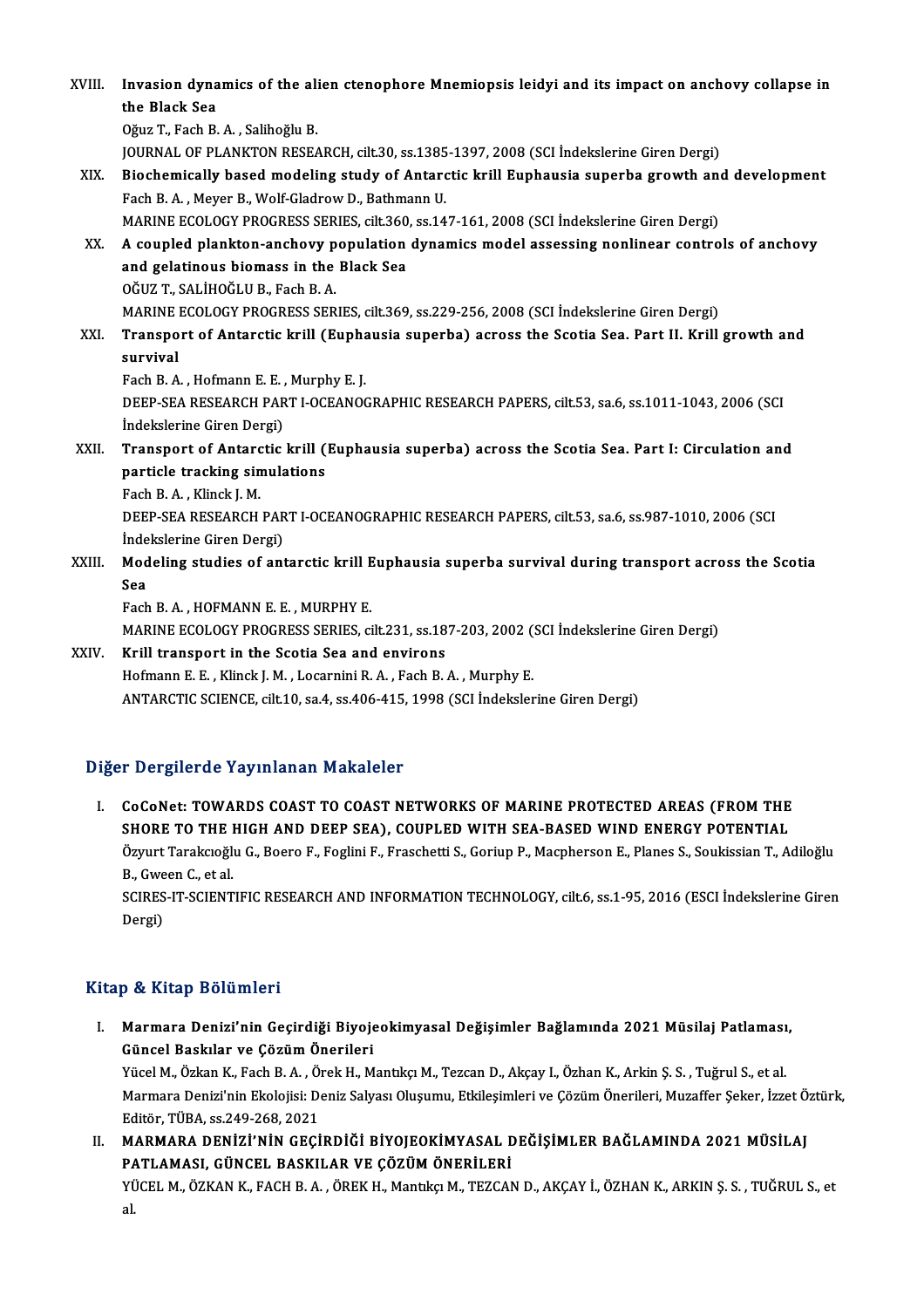Marmara Denizi'nin Ekolojisi: Deniz Salyası Oluşumu, Etkileşimleri ve Çözüm Önerileri, Öztürk İzzet; Şeker<br>Muzeffen Editön TÜBA Ankara 98.249.279.2021 Marmara Denizi'nin Ekolojisi: Deniz Salyası Oluşun<br>Muzaffer, Editör, TÜBA, Ankara, ss.249-279, 2021<br>Plask See (Chanter 9) Marmara Denizi'nin Ekolo<br>Muzaffer, Editör, TÜBA, A<br>III. Black Sea (Chapter 8)

Muzaffer, Editör, TÜBA, Ankara, ss.249-279, 2021<br><mark>Black Sea (Chapter 8)</mark><br>Todorova N., Alyomov S., Chiotoroiu B., Fach B. A. , Osadchaya T., Rangelov M., Salihoğlu B., Vasilev V.<br>Warld Seas: An Environmental Evaluation Volu III. Black Sea (Chapter 8)<br>Todorova N., Alyomov S., Chiotoroiu B., Fach B. A. , Osadchaya T., Rangelov M., Salihoğlu B., Vasilev V.<br>World Seas: An Environmental Evaluation, Volume I: Europe, The Americas and West Africa., Todorova N., Alyomov S., Chiotoroiu B., Fach B. A. , Osadchaya T., Rangel<br>World Seas: An Environmental Evaluation, Volume I: Europe, The Amer<br>Editör, Elsevier Science, Oxford/Amsterdam , Oxford, ss.209-226, 2018<br>Prospects

## IV. Prospects for Marine Protected Areas in the Turkish Black Sea. Editör, Elsevier Science, Oxford/Amsterdam , Oxford, ss.209-226, 2018<br>Prospects for Marine Protected Areas in the Turkish Black Sea.<br>ÖZTÜRK B., FACH B. A. , ARKİN S., KESKİN Ç., TOPALOĞLU B., ÖZTÜRK A. A.<br>Managament of Mar Management of Marine Protected Areas: A Network Perspective, Goriup, Paul, Editör, John Wiley Sons Ltd., Chichester, ss.247-262, 2017 ÖZTÜRK B., FACH B. A. , ARKİ<br>Management of Marine Prote<br>Chichester, ss.247-262, 2017<br>Modeling as a Manageman

- V. Modeling as aManagement Tool FACHB.A. ,SALİHOĞLUB.,ARKİNS.,AKOĞLUE.,GÜRASLANC. BLACK SEA MARINE ENVIRONMENT:THE TURKISH SHELF, Sezgin, M. Bat.L.,ÜRKMEZ, D., ARICI, E., ÖZTÜRK, B., Editör, Turkish Marine Research Foundation (TÜDAV), İstanbul, ss.458-476, 2017 BLACK SEA MARINE ENVIRONMENT:THE TURKISH SHELF, Sezgin, M. Bat.L.,ÜR<br>Editör, Turkish Marine Research Foundation (TÜDAV), İstanbul, ss.458-476, 2<br>VI. PHYSICAL OCEANOGRAPHY OF THE EASTERN MEDITERRANEAN SEA
- Editör, Turkish Marine Research Foundation<br>PHYSICAL OCEANOGRAPHY OF THE EAS<br>Akpinar A., Yilmaz E., Fach B. A. , Salihoğlu B.<br>THE TURKISH BART OFTHE MEDITERRANEA Akpinar A., Yilmaz E., Fach B. A. , Salihoğlu B.<br>THE TURKISH PART OFTHE MEDITERRANEAN SEAMARINE BIODIVERSITY FISHERIES CONSERVATIONAND GOVERNANCE,CemalTURAN,Barış SALİHOĞLU,ElifÖzgürÖZBEK,BayramÖZTÜRK,Editör,TurkishMarine Research Foundation (TUDAV), İstanbul, 2016

### Hakemli Kongre / Sempozyum Bildiri Kitaplarında Yer Alan Yayınlar

- akemli Kongre / Sempozyum Bildiri Kitaplarında Yer Alan Yayınlar<br>I. Modeling the impact of mesoscale eddies on water mass transport in the Black Sea.<br>E.S. FACH R.A. SALİHOČLUR ARKIN S.S. HÜSPEVOČLUV S. E.S., FACH B.A., SALİHOĞLU B., ARKIN Ş.S., HÜSREVOĞLU Y.S.<br>E.S., FACH B.A., SALİHOĞLU B., ARKIN Ş.S., HÜSREVOĞLU Y.S.<br>Advances in Marine Ecosystem Medelling Bessarsh (AMEMB) In Modeling the impact of mesoscale eddies on water mass transport in the Black Sea.<br>E. S. , FACH B. A. , SALİHOĞLU B., ARKIN Ş. S. , HÜSREVOĞLU Y. S.<br>Advances in Marine Ecosystem Modelling Research (AMEMR) International Symp E. S. , FACH B. A. , SALI<br>Advances in Marine Ec<br>12 - 15 Temmuz 2021<br>Implementation of A Advances in Marine Ecosystem Modelling Research (AMEMR) International Symposium, Plymouth, Birleşik Krallık,<br>12 - 15 Temmuz 2021<br>II. Implementation of Antarctic Krill into the Ocean-Ecosystem Model FESOM-REcoM-2 and its Ef 12 - 15 Temmuz 2021<br>II. Implementation of Antarctic Krill into the Ocean-Ecosystem Model FESOM-REcoM-2 and its Effects on<br>Southern Ocean Biogeochemistry. KARAKUS O., Hauck J., Völker C., FACH B. A., Hagen W. Southern Ocean Biogeochemistry.<br>KARAKUS O., Hauck J., Völker C., FACH B. A. , Hagen W.<br>Ocean Sciences Meeting 2020, San Diego, Amerika Birleşik Devletleri, 16 - 21 Şubat 2020<br>Ocean Energy for a sustainable environment - th III. Ocean Energy for a sustainable environment – the Blue Growth strategy FACH B. A. Ocean Science<br>**Ocean Ene**<br>FACH B. A. 6th Global Congress on Renewable environment – the Blue Growth strategy<br>FACH B. A.<br>6th Global Congress on Renewable Energy and Environment (ESWAE-2018), İzmir, Türkiye, 12 - 14 Ekim 2018<br>DENİZ EVOSİSTEM ve İKLİM ARASTIRMAL IV. DENİZ EKOSİSTEM ve İKLİM ARAŞTIRMALARI MERKEZİ 6th Global Congress on Renewable Energy<br>DENİZ EKOSİSTEM ve İKLİM ARAŞTIRN<br>Fach Salihoğlu B.A., Tezcan D., Salihoğlu B.<br>TÜRKİVE III USAL IEODEZİ IEOFİZİK RİRLİĞ TÜRKİYE ULUSAL JEODEZİ JEOFİZİK BİRLİĞİ BİLİMSEL KONGRESİ , İzmir, Türkiye, 30 Mayıs - 02 Haziran 2018,<br>ss.1-4 Fach Salihoğlu B. A., Tezcan D., Salihoğlu B. V. Argo Verileri TEZCAN D., FACH B.A. Argo Verileri<br>TEZCAN D., FACH B. A.<br>Türkiye Ulusal Jeodezi ve Jeofisik Birliği Bilimsel Kongresi, İzmir, Türkiye, 30 Mayıs - 02 Haziran 2018<br>Kanadaniz kun akıntı sisteminde polajik balık lervalarının kun beyynge taşınımı v TEZCAN D., FACH B. A.<br>Türkiye Ulusal Jeodezi ve Jeofisik Birliği Bilimsel Kongresi, İzmir, Türkiye, 30 Mayıs - 02 Haziran 2018<br>VI. Karadeniz kıyı akıntı sisteminde pelajik balık larvalarının kıyı boyunca taşınımı ve bö Türkiye Ulusal Jeodezi ve Jeofisik Birliği Bilimsel k<br>Karadeniz kıyı akıntı sisteminde pelajik balı<br>tutulmasında tahmini etkilerin belirlenmesi<br>Feeb B.A. Arkin S. Selibeğlu B Karadeniz kıyı akıntı sistemi<br>tutulmasında tahmini etkiler<br>Fach B.A., Arkin S., Salihoğlu B.<br>III Illusal Deniz Bilimleri Konfor tutulmasında tahmini etkilerin belirlenmesi<br>Fach B. A. , Arkin S., Salihoğlu B.<br>III Ulusal Deniz Bilimleri Konferansı, İzmir, Türkiye, 9 - 12 Mayıs 2018<br>Degisan Caurasal Ve Ilrlimaal Kasullar, Altinda Karadaniz Balik Fach B. A. , Arkin S., Salihoğlu B.<br>III Ulusal Deniz Bilimleri Konferansı, İzmir, Türkiye, 9 - 12 Mayıs 2018<br>VII. Degisen Cevresel Ve Iklimsel Kosullar Altinda Karadeniz Balik Stoklarinin Gelecegi<br>SALİHOĞLU B., Arkin S
- III Ulusal Deniz Bilimleri Konferansı, İzmir, Türl<br><mark>Degisen Cevresel Ve Iklimsel Kosullar Alt</mark><br>SALİHOĞLU B., Arkin S., AKOĞLU E., FACH B. A.<br>III Ulusal Deniz Bilimleri Konferansi 2019, İsmi III. Ulusal Deniz Bilimleri Konferansi 2018, İzmir, Türkiye, 9 - 12 Mayıs 2018
- VIII. Kuzey Doğu Levanten Basenindeki Fiziksel Oşinografi Çalışmaları. III. Ulusal Deniz Bilimleri Konferansi 2018, İzmir, Türkiye, 9 - 12 Mayıs 2018<br><mark>Kuzey Doğu Levanten Basenindeki Fiziksel Oşinografi Çalışmaları.</mark><br>Örek H., TEZCAN D., FACH B. A. , Yilmaz E., SALİHOĞLU İ., SANCAK S., FULLER Kuzey Doğu Levanten Basenindeki Fiziksel Oşinografi Çalışmaları.<br>Örek H., TEZCAN D., FACH B. A. , Yilmaz E., SALİHOĞLU İ., SANCAK S., FULLEI<br>III. Ulusal Deniz Bilimleri Konferansi 2018, İzmir, Türkiye, 9 - 12 Mayıs 2018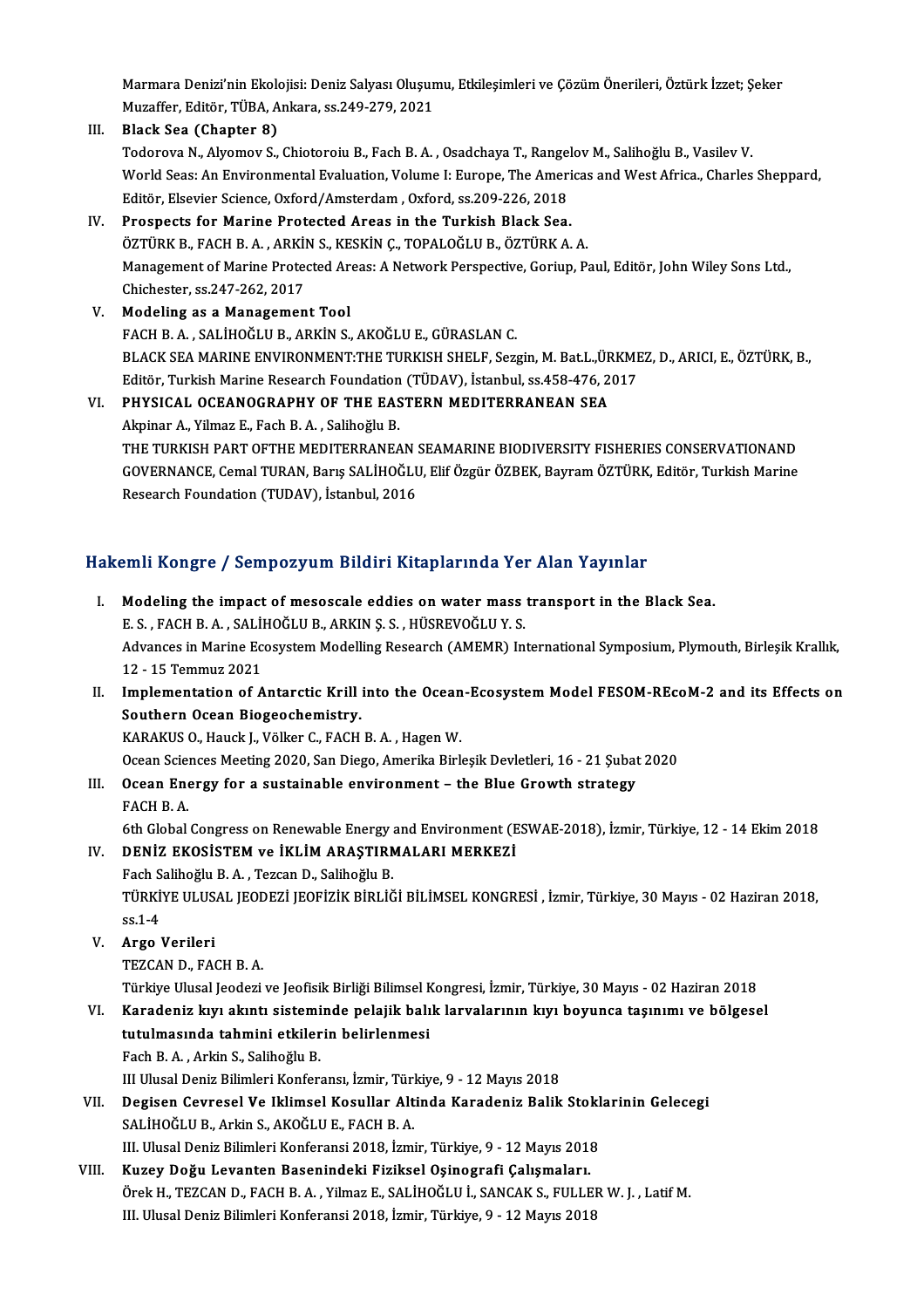IX. Karadeniz Ic Baseni Ve Kita Sahanligi Arasindaki Fiziksel Transfer Mekanizmalarinin Ekosistem Karadeniz Ic E<br>Uzerine Etkisi<br>Sedishred E. Ar

Uzerine Etkisi<br>Sadighrad E., Arkin S., FACH B. A. , SALİHOĞLU B.

III. Ulusal Deniz Bilimleri Konferansi 2018, İzmir, Türkiye, 9 - 12 Mayıs 2018

Sadighrad E., Arkin S., FACH B. A. , SALİHOĞLU B.<br>III. Ulusal Deniz Bilimleri Konferansi 2018, İzmir, Türkiye, 9 - 12 Mayıs 2018<br>X. Comparing the permanently anoxic Black Sea with the rapidly deoxygenating Marmara Sea: Dis III. Ulusal Deniz Bilimleri Konferansi 2018, İzmir, Türkiye, 9 - 12 Mayıs 2018<br>Comparing the permanently anoxic Black Sea with the rapidly deoxygenating Mar<br>redox processes of sulfur, nitrogen and oxygen in the two interco Comparing the permanently anoxic Black Sea with the rapidly deoxygenating Marmara Sea: Distinct<br>redox processes of sulfur, nitrogen and oxygen in the two interconnected basins.<br>YÜCEL M., SALİHOĞLU B., Örek H., FACH B. A. , re<br>YÜ<br>al YÜCEL M., SALİHOĞLU B., Örek H., FACH B. A. , Arkın S., AKOĞLU E., ÖZKAN K., AKÇAY İ., (<br>al.<br>Ocean Sciences Meeting 2018, Portland, Amerika Birleşik Devletleri, 12 - 16 Şubat 2018<br>Modelling the sennestivity of early life s

- al.<br>Ocean Sciences Meeting 2018, Portland, Amerika Birleşik Devletleri, 12 16 Şubat 2018<br>XI. Modelling the connectivity of early-life stages for exploited species: a new approach for the<br>delimitation of fishery assessmen Ocean Sciences Meeting 2018, Portland, Amerika Birleşik Devletleri, 12 - 16<br>Modelling the connectivity of early-life stages for exploited specie<br>delimitation of fishery assessment units in the Mediterranean Sea<br>Rossi V, Sa Modelling the connectivity of early-life stages for exploited sp<br>delimitation of fishery assessment units in the Mediterranean<br>Rossi V., Sadighrad E., SerGiacomi E., Hildalgo M., FACH B.A. , Emilio H.<br>Qosan Sciences Meetin delimitation of fishery assessment units in the Mediterranean Sea<br>Rossi V., Sadighrad E., SerGiacomi E., Hildalgo M., FACH B. A. , Emilio H.<br>Ocean Sciences Meeting 2018, Portland, Amerika Birleşik Devletleri, 12 - 16 Şubat Rossi V., Sadighrad E., SerGiacomi E., Hildalgo M., FACH B. A. , Emilio H.<br>Ocean Sciences Meeting 2018, Portland, Amerika Birleşik Devletleri, 12 - 16 Şubat 2018<br>XII. Forecasting the evolution of Black Sea fish stocks
- **Ocean Scienc<br>Forecasting<br>conditions.**<br>SALIHOČLU Forecasting the evolution of Black Sea fis<br>conditions.<br>SALİHOĞLU B., Arkin S., AKOĞLU E., FACH B. A.<br>Qaean Sajanses Mastins 2019. Portland, Ameril conditions.<br>SALİHOĞLU B., Arkin S., AKOĞLU E., FACH B. A.<br>Ocean Sciences Meeting 2018, Portland, Amerika Birleşik Devletleri, 12 - 16 Şubat 2018

XIII. Evolution of Black Sea fish stocks under changing environmental and climatic conditions Ocean Sciences Meeting 2018, Portland, Amerika Birleşik Dev<br>Evolution of Black Sea fish stocks under changing env<br>SALİHOĞLU B., Arkin S., AKOĞLU E., FACH B. A. , Sadighrad E.<br>Advances in Marine Feesystem Modelling Bessensk Evolution of Black Sea fish stocks under changing environmental and climatic conditions<br>SALİHOĞLU B., Arkin S., AKOĞLU E., FACH B. A. , Sadighrad E.<br>Advances in Marine Ecosystem Modelling Research Symposium, Plymouth, Birl SALİH<br>Advar<br>ss.96<br>Cantr Advances in Marine Ecosystem Modelling Research Symposium, Plymouth, Birleşik Krallık, 3 - 06 Temmuz 2017,<br>SS.96<br>XIV. Contrasting local retention and along-shore transport in the Black Sea rim current system and their<br>rela

ss.96<br>XIV. Contrasting local retention and along-shore transport in the Black Sea rim current system and their<br>relative influence on pelagic fish Contrasting local retention and<br>relative influence on pelagic fis<br>FACH B.A., Arkin S., SALİHOĞLU B.<br>Advances in Marine Feeswstem Med

Advances in Marine Ecosystem Modelling Research Symposium, Plymouth, Birleşik Krallık, 3 - 06 Temmuz 2017, ss.84 FACH<br>Advar<br>ss.84<br>APAF Advances in Marine Ecosystem Modelling Research Symposium, Plymouth, Birleşik Krallık, 3 - 06 Temi<br>ss.84<br>XV. ARADENİZ DE İKLİM SİRKÜLASYON VE FİTOPLANKTON BİYOKÜTLESİ ARASINDAKİ İLİŞKİ

ss.84<br><mark>ARADENİZ DE İKLİM SİRKÜLASYON VE FİTOPLAN</mark><br>Arkın S., Akpınar A., FACH B. A. , SALİHOĞLU B., Temel O.<br>Türkiye Deniz Bilimleri Kenferansı, Türkiye, 31 Meyre, Q ARADENİZ DE İKLİM SİRKÜLASYON VE FİTOPLANKTON BİYOKÜTLESİ ARAS<br>Arkın S., Akpınar A., FACH B. A. , SALİHOĞLU B., Temel O.<br>Türkiye Deniz Bilimleri Konferansı, Türkiye, 31 Mayıs - 03 Haziran 2016, ss.203-204<br>KARADENİZ DE BELA

Arkın S., Akpınar A., FACH B. A. , SALİHOĞLU B., Temel O.<br>Türkiye Deniz Bilimleri Konferansı, Türkiye, 31 Mayıs - 03 Haziran 2016, ss.203-204<br>XVI. KARADENİZ DE PELAJİK LARVA YAYILIM MODELLEMESİ EKOLOJİK BAĞLANTISALLIĞIN ME Türkiye Deniz Bilimleri Konferansı, T<br>KARADENİZ DE PELAJİK LARVA<br>VE YILLARARASI DEĞİŞKENLİĞİ<br>EACH B.A. Arlan S. SALİHOĞLU P KARADENİZ DE PELAJİK LARVA<br>VE YILLARARASI DEĞİŞKENLİĞ<br>FACH B. A. , Arkın S., SALİHOĞLU B.<br>Türkiye Deniz Bilimleri Kerferanev VE YILLARARASI DEĞİŞKENLİĞİ<br>FACH B. A. , Arkın S., SALİHOĞLU B.<br>Türkiye Deniz Bilimleri Konferansı 2016, Türkiye, 31 Mayıs - 03 Haziran 2016, ss.213-214

FACH B. A. , Arkın S., SALİHOĞLU B.<br>Türkiye Deniz Bilimleri Konferansı 2016, Türkiye, 31 Mayıs - 03 Haziran 2016, ss.213-214<br>XVII. KARADENİZ İÇİN GELİŞTİRİLMİŞ YENİ NESİL EKOSİSTEM MODELİ BAŞARI ANALİZİ SALİHOĞLU B., FACH SALİHOĞLU B., ARKIN Ş. S., AKOĞLU E. KARADENİZ İÇİN GELİŞTİRİLMİŞ YENİ NESİL EKOSİSTEM MODELİ BAŞA<br>SALİHOĞLU B., FACH SALİHOĞLU B., ARKIN Ş. S. , AKOĞLU E.<br>Türkiye Deniz Bilimleri Konferansı, Ankara, Türkiye, 31 Mayıs - 03 Haziran 2016<br>Assessment of Model Uns

SALİHOĞLU B., FACH SALİHOĞLU B., ARKIN Ş. S. , AKOĞLU E.<br>Türkiye Deniz Bilimleri Konferansı, Ankara, Türkiye, 31 Mayıs - 03 Haziran 2016<br>XVIII. Assessment of Model Uncertainty in the Prediction of Seasonal and Annual V Türkiye Deniz Bilimleri Konferansı, Ankara, Türkiye, 31 Mayıs - 03 Haziran 2016<br>Assessment of Model Uncertainty in the Prediction of Seasonal and Anı<br>Sea Assessment of Model Uncertainty in the P:<br>Sea<br>SALİHOĞLU B., Arkın S., FACH B. A. , AKOĞLU E.<br>Osean Ssianses Meeting 2016-21 - 26 Subet 20.

SALİHOĞLU B., Arkın S., FACH B. A., AKOĞLU E.<br>Ocean Sciences Meeting 2016, 21 - 26 Şubat 2016

SALİHOĞLU B., Arkın S., FACH B. A. , AKOĞLU E.<br>Ocean Sciences Meeting 2016, 21 - 26 Şubat 2016<br>XIX. A new generation end to end model producing forecast products to enhance marine GMES **Ocean Sciences Meeting 2016, 21<br>A new generation end to end<br>applications to the Black Sea<br>SALIHOČLU B ADKIN S.S. FACH** A new generation end to end model producin<br>applications to the Black Sea<br>SALİHOĞLU B., ARKIN S. S. , FACH B. A. , AKOĞLU E.<br>Scientific Conference: Integrated Marine Bessensh i applications to the Black Sea<br>SALİHOĞLU B., ARKIN S. S. , FACH B. A. , AKOĞLU E.<br>Scientific Conference: Integrated Marine Research in the Mediterranean and the Black Sea", 7 - 09 Aralık 2015<br>A Naw Concestion End to and Mod

## SALİHOĞLU B., ARKIN S. S. , FACH B. A. , AKOĞLU E.<br>Scientific Conference: Integrated Marine Research in the Mediterranean and the Black Sea", 7 - 09 Aralık 2<br>XX. A New Generation End to end Model Producing Forecast Pro Scientific Conference: Integrated N<br>A New Generation End to end<br>Applications In The Black Sea A New Generation End to end Model P<br>Applications In The Black Sea<br>Salihoglu B., Arkin S., FACH B.A. , Akoglu E.<br>Scientific Conference Of PERSEUS : Integrat

Applications In The Black Sea<br>Salihoglu B., Arkin S., FACH B. A. , Akoglu E.<br>Scientific Conference Of PERSEUS : Integrated Marine Research In The Mediterranean And The Black Sea, Athens, Salihoglu B., Arkin S., FACH B. A<br>Scientific Conference Of PERSE<br>Yunanistan, 7 - 10 Aralık 2015<br>Modeling The Impect Of Ent Scientific Conference Of PERSEUS : Integrated Marine Research In The Mediterranean And The Black Sea, Athens<br>Yunanistan, 7 - 10 Aralık 2015<br>XXI. Modeling The Impact Of Environmental Variability On Black Sea Anchovy Overwin

Yunanistan, 7 - 10 Aralık 2015<br>Modeling The Impact Of Environmental Variability On Black Sea Anchovy Overwintering Migration<br>Güraslan C., FACH B. A.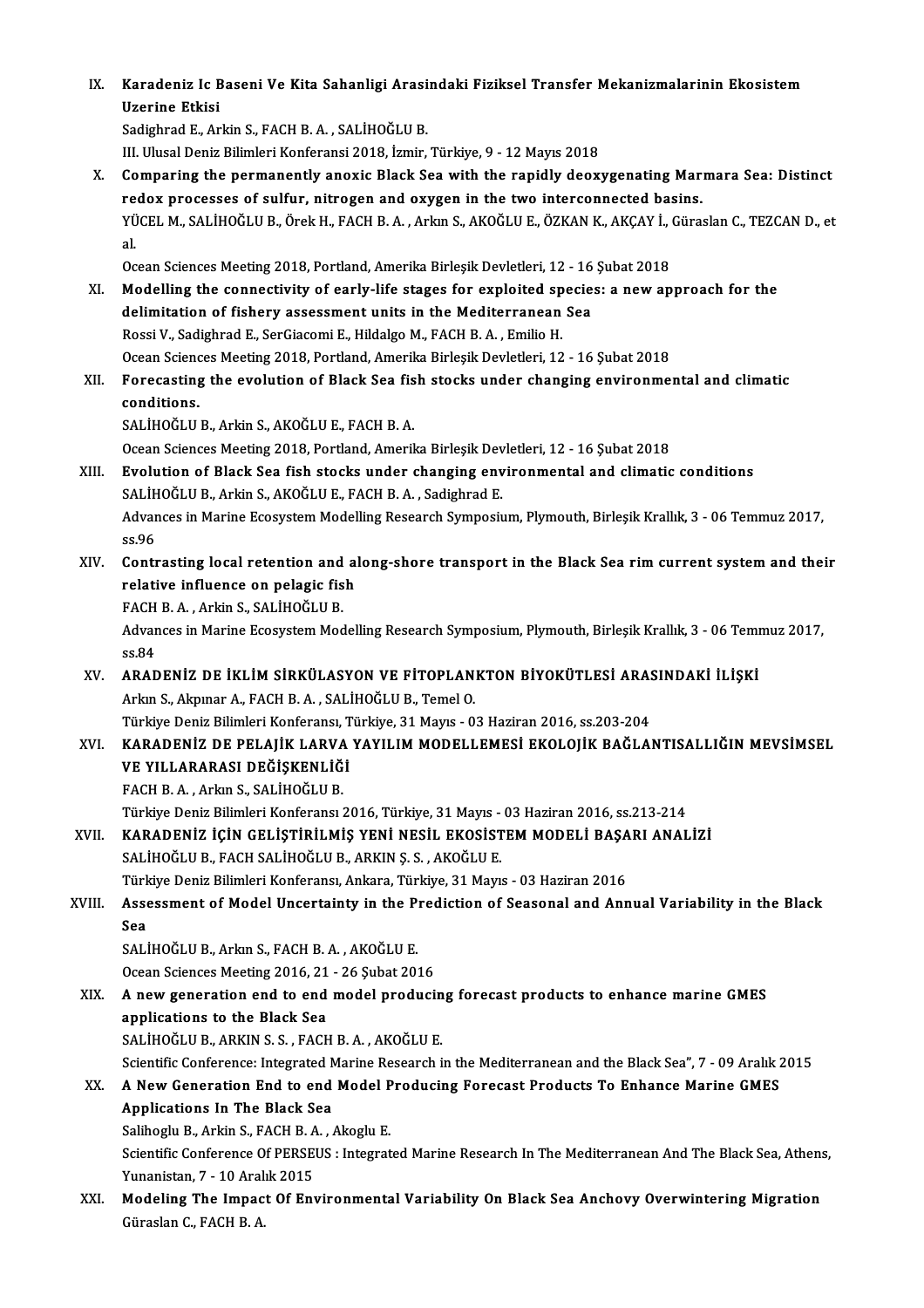FAO Black Sea Ecosystem And Fisheries 2015, 18 - 20 Kasım 2015<br>A Naw Concration End to and Model Te Anglyse The Enviro

FAO Black Sea Ecosystem And Fisheries 2015, 18 - 20 Kasım 2015<br>XXII. A New Generation End to end Model To Analyse The Environmental Status Of The Black Se FAO Black Sea Ecosystem And Fisheries 2014<br>**A New Generation End to end Model T**<br>Salihoglu B., Sinan A., FACH B.A. , Akoglu E. A New Generation End to end Model To Analyse The Enviro<br>Salihoglu B., Sinan A., FACH B. A. , Akoglu E.<br>FAO Black Sea Ecosystem And Fisheries 2015, 18 - 20 Kasım 2015<br>Modeling The Imnest Of Climate Variability On Black Sea Salihoglu B., Sinan A., FACH B. A. , Akoglu E.<br>FAO Black Sea Ecosystem And Fisheries 2015, 18 - 20 Kasım 2015<br>XXIII. Modeling The Impact Of Climate Variability On Black Sea Anchovy Engraulis Encrasicolus Ponticus<br>Pecturime

FAO Black Sea Ecosystem And Fisheries 2015, 18 - 20 Kasım 2015<br>Modeling The Impact Of Climate Variability On Black Sea A<br>Recruitment And Production<br>Güraslan C., FACH B. A., Oguz T. Modeling The Impact Of Clim<br>Recruitment And Production<br>Güraslan C., FACH B. A. , Oguz T.<br>ICES Working Croup Op Small E ICES Working Group On Small Fishes, Their Ecosystems And Climate Impact, 30 Mart - 02 Nisan 2015

### Desteklenen Projeler

Akoğlu E., Salihoğlu B., Fach Salihoğlu B.A., Arkın S.S., TÜBİTAK Uluslararası Çoklu İsbirliği Projesi , BİDES: B SSSSKRSKON I I SYSSI<br>Akoğlu E., Salihoğlu B., Fach Salihoğlu B. A. , Arkın Ş. S. , TÜBİTAK Uluslararası Çoklu İşbirliği Projesi , BİDES:<br>Karadeniz'de Balıkçılık ve İklim Değişimi etkileri altında deniz biyoçeşitliliği ve Salihoğlu B., Tezcan D., Fach Salihoğlu B. A. , CB Strateji ve Bütçe Başkanlığı (Kalkınma Bakanlığı) Projesi, DENİZ<br>EKOSİSTEM ve İKLİM ARAŞTIRMALARI MERKEZİ, 2012 - 2022 Karadeniz'de Balıkçılık ve İklim Değişimi etkileri altında deniz bi<br>Salihoğlu B., Tezcan D., Fach Salihoğlu B. A. , CB Strateji ve Bütçe<br>EKOSİSTEM ve İKLİM ARAŞTIRMALARI MERKEZİ, 2012 - 2022<br>SALİHOĞLU B. ÖZHAN K. AKÇAY İ. Salihoğlu B., Tezcan D., Fach Salihoğlu B. A. , CB Strateji ve Bütçe Başkanlığı (Kalkınma Bakanlığı) Projesi, DENİZ<br>EKOSİSTEM ve İKLİM ARAŞTIRMALARI MERKEZİ, 2012 - 2022<br>SALİHOĞLU B., ÖZHAN K., AKÇAY İ., KARAHAN A., UYSAL

EKOSİSTEM ve İKLİM ARAŞTIRMALARI MERKEZİ, 2012 - 2022<br>SALİHOĞLU B., ÖZHAN K., AKÇAY İ., KARAHAN A., UYSAL Z., AKOĞLU E., TUĞRUL S., GÜCÜ A. C. , KIDEYŞ A. E.<br>et al., Yükseköğretim Kurumları Destekli Proje, Erdemli Zaman Se SALİHOĞLU B., ÖZHAN K., AKÇAY İ., KARAHAN A., UYSAL Z., AKOĞLU E., TUĞRUL S., GÜCÜ A. C. , KIDEYŞ A. E. , YÜCEL M.,<br>et al., Yükseköğretim Kurumları Destekli Proje, Erdemli Zaman Serisi Deniz Araştırmaları 2018, 2018 - 2019 et al., Yükseköğretim Kurumları Destekli Proje, Erdemli Zaman Serisi Deniz Araştırmaları 2018, 2018 - 2019 AKOĞLU E., FACH SALİHOĞLU B. A. , SALİHOĞLU B., Yükseköğretim Kurumları Destekli Proje, ECOSPACE-F 3D: Ecospace<br>İki Boyutlu (2B) Ekosistem Modelinin Fortran Diline Transferi ve Üç Boyutlu (3B) Haline Getirilmesi, 2017 - 20 İki Boyutlu (2B) Ekosistem Modelinin Fortran Diline Transferi ve Üç Boyutlu (3B) Haline Getirilmesi, 2017 - 2019 Salihoğlu B., Tuğrul S., Fach Salihoğlu B. A., Yücel M., Özhan K., Özkan K., Akoğlu E., Tezcan D., Akçay I., Diğer Resmi FACH SALİHOĞLU B. A. , SALİHOĞLU B., TÜBİTAK Projesi, Bölgesel Yönetim Planları İçin Akdeniz e Özgü geliştirilecek<br>Göstergeler İle Denizel Cevre Hedeflerinin Belirlenmesi 112Y394. 2013 - 2016 Fach Salihoğlu B. A., Akoğlu E., Yükseköğretim Kurumları Destekli Proje, ECOSPACE-F, 2017 - 2018 FACH SALİHOĞLU B. A. , SALİHOĞLU B., TÜBİTAK Projesi, Bölgesel Yönetim Planları İçin Akdeniz e Özgü geliştirilecek<br>Göstergeler İle Denizel Çevre Hedeflerinin Belirlenmesi 112Y394, 2013 - 2016<br>Fach Salihoğlu B. A. , 7. Çerç Göstergeler İle Denizel Çevre Hedeflerinin Belirlenmesi 112Y394, 2013 - 2016<br>Fach Salihoğlu B. A. , 7. Çerçeve Programı Projesi, CoCoNet Towards COast to COast NETworks of mai<br>from the shore to the high and deep sea couple Fach Salihoğlu B. A. , 7. Çerçeve Programı Projesi, CoCoNet Towards COast to COast NETworks of marine protected areas<br>from the shore to the high and deep sea coupled with sea based wind energy potential, 2012 - 2016<br>Fach S from the shore to the high and deep sea coupled with sea based wind energy potential, 2012 - 2016<br>Fach Salihoğlu B. A. , Kideyş A., 7. Çerçeve Programı Projesi, PERSEUS Policy oriented marine Environmental Research in<br>the Fach Salihoğlu B. A. , Kideyş A., 7. Çerçeve Programı Projesi, PERSEUS Policy oriented marine Environmental Research<br>the Southern EUropean Seas, 2012 - 2016<br>UYSAL Z., FACH SALİHOĞLU B. A. , TÜBİTAK Projesi, Ulusal Balıkçıl the Southern EUropean Seas, 2012 - 2016<br>UYSAL Z., FACH SALİHOĞLU B. A. , TÜBİTAK Projesi, Ulusal Balıkçılık Veri Toplama Programı için Kar<br>Stoklarının Akustik Yöntem ile Belirlenmesi ve Sürekli İzleme Modelinin Oluşturulma UYSAL Z., FACH SALİHOĞLU B. A. , TÜBİTAK Projesi, Ulusal Balıkçılık Veri Toplama Programı için Karadeniz de Hamsi<br>Stoklarının Akustik Yöntem ile Belirlenmesi ve Sürekli İzleme Modelinin Oluşturulması, 2011 - 2016<br>Fach Sali Stoklarının Akustik Yöntem ile Belirlenmesi ve Sürekli İzleme Modelinin Oluşturulması, 2011 - 2016<br>Fach Salihoğlu B. A. , Salihoğlu B., 7. Çerçeve Programı Projesi, OPEC OPerational ECology Ecosystem forecast products to<br>e

### Bilimsel Hakemlikler

NATURE COMMUNICATIONS, SCI Kapsamındaki Dergi, Eylül 2021 PANINGGI AMALGINANIST<br>NATURE COMMUNICATIONS, SCI Kapsamındaki Dergi, Eylül 2021<br>PROGRESS IN OCEANOGRAPHY, SCI Kapsamındaki Dergi, Ağustos 2021<br>NATURE CLIMATE CHANCE, SCI Kapsamındaki Dergi, Subat 2020 NATURE COMMUNICATIONS, SCI Kapsamındaki Dergi, Eylül 2021<br>PROGRESS IN OCEANOGRAPHY, SCI Kapsamındaki Dergi, Ağustos<br>NATURE CLIMATE CHANGE, SCI Kapsamındaki Dergi, Şubat 2020<br>JOUPNAL OE MARINE SYSTEMS, SCI Kapsamındaki Derg PROGRESS IN OCEANOGRAPHY, SCI Kapsamındaki Dergi, Ağustos 202<br>NATURE CLIMATE CHANGE, SCI Kapsamındaki Dergi, Şubat 2020<br>JOURNAL OF MARINE SYSTEMS, SCI Kapsamındaki Dergi, Ocak 2020<br>Nature Climate Change, SCI Kapsamındaki D NATURE CLIMATE CHANGE, SCI Kapsamındaki Dergi, Şubat 2020<br>JOURNAL OF MARINE SYSTEMS, SCI Kapsamındaki Dergi, Ocak 2020<br>Nature Climate Change, SCI Kapsamındaki Dergi, Aralık 2019 JOURNAL OF MARINE SYSTEMS, SCI Kapsamındaki Dergi, Ocak 2020<br>Nature Climate Change, SCI Kapsamındaki Dergi, Aralık 2019<br>JOURNAL OF GEOPHYSICAL RESEARCH-OCEANS, SCI Kapsamındaki Dergi, Haziran 2019<br>ERONTIERS IN MARINE SCIEN Nature Climate Change, SCI Kapsamındaki Dergi, Aralık 2019<br>JOURNAL OF GEOPHYSICAL RESEARCH-OCEANS, SCI Kapsamındaki De<br>FRONTIERS IN MARINE SCIENCE, SCI Kapsamındaki Dergi, Ocak 2019<br>JOURNAL OF MARINE SYSTEMS, SCI Kapsamınd JOURNAL OF GEOPHYSICAL RESEARCH-OCEANS, SCI Kapsamındaki Derg<br>FRONTIERS IN MARINE SCIENCE, SCI Kapsamındaki Dergi, Ocak 2019<br>JOURNAL OF MARINE SYSTEMS, SCI Kapsamındaki Dergi, Temmuz 2018<br>PURE AND APPLIED CEOPHYSICS, SSCI FRONTIERS IN MARINE SCIENCE, SCI Kapsamındaki Dergi, Ocak 2019<br>JOURNAL OF MARINE SYSTEMS, SCI Kapsamındaki Dergi, Temmuz 2018<br>PURE AND APPLIED GEOPHYSICS, SSCI Kapsamındaki Dergi, Nisan 2018

### Kongre ve SempozyumKatılımı Faaliyetleri

AMEMR (Advances in Marine Ecosystem Modelling Research) Symposium, Panelist, Plymouth, Birlesik Krallık, 2021